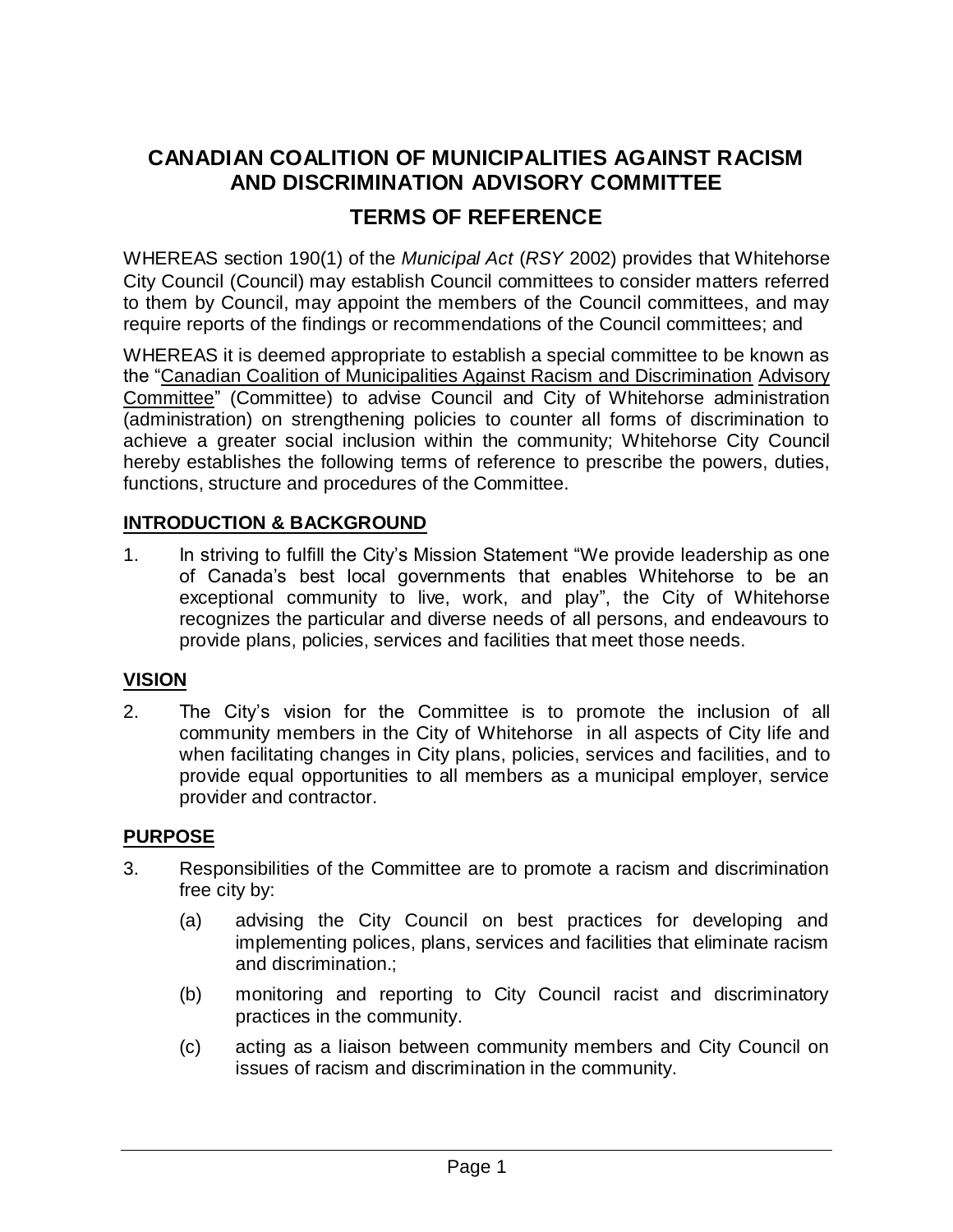4. Develop an action plan to provide short and long-term goals for addressing racism and discrimination as well as promoting diversity and equal opportunity within City of Whitehorse plans, policies, services and facilities.

### **SCOPE**

5. In meeting its purpose the Committee shall meet to discuss areas of concern with regards to racism and discrimination; and promote cultural diversity, equal opportunity and inclusion of all community members, including aboriginal and minority communities into the cultural fabric of the municipality.

The CCMARD Advisory Committee will work co-operatively and align their efforts avoiding duplication with the Persons with Disabilities Advisory Committee.

### **APPROACH**

- 6. In meeting the Committee's objectives, the Committee members' responsibilities will be as follows:
	- (a) To attend all regular meetings of the Committee; attendance includes teleconferencing and videoconferencing as needed;
	- (b) To use discrimination, racism and barriers to inclusion as a lens on concerns or issues brought to the Committee for discussion purposes, and to make recommendations to Council and/or administration, with the full understanding that it is the role of Council to make policy, procedural, capital budget and operational budget decisions and investments.

### **TIMELINE**

7. This is an ongoing advisory Committee; therefore, no set timelines have been established.

### **DEFINITIONS**

- 8*. Discrimination* treating any individual or group unfavourably on any of the following grounds:
	- (a) ancestry, including colour and race;
	- (b) national origin;
	- (c) ethnic or linguistic background or origin;
	- (d) religion or creed, or religious belief, religious association, or religious activity;
	- (e) age;
	- (f) sex, including pregnancy, and pregnancy related conditions;
	- (g) sexual orientation;
	- (h) physical or mental disability;
	- (i) criminal charges or criminal records;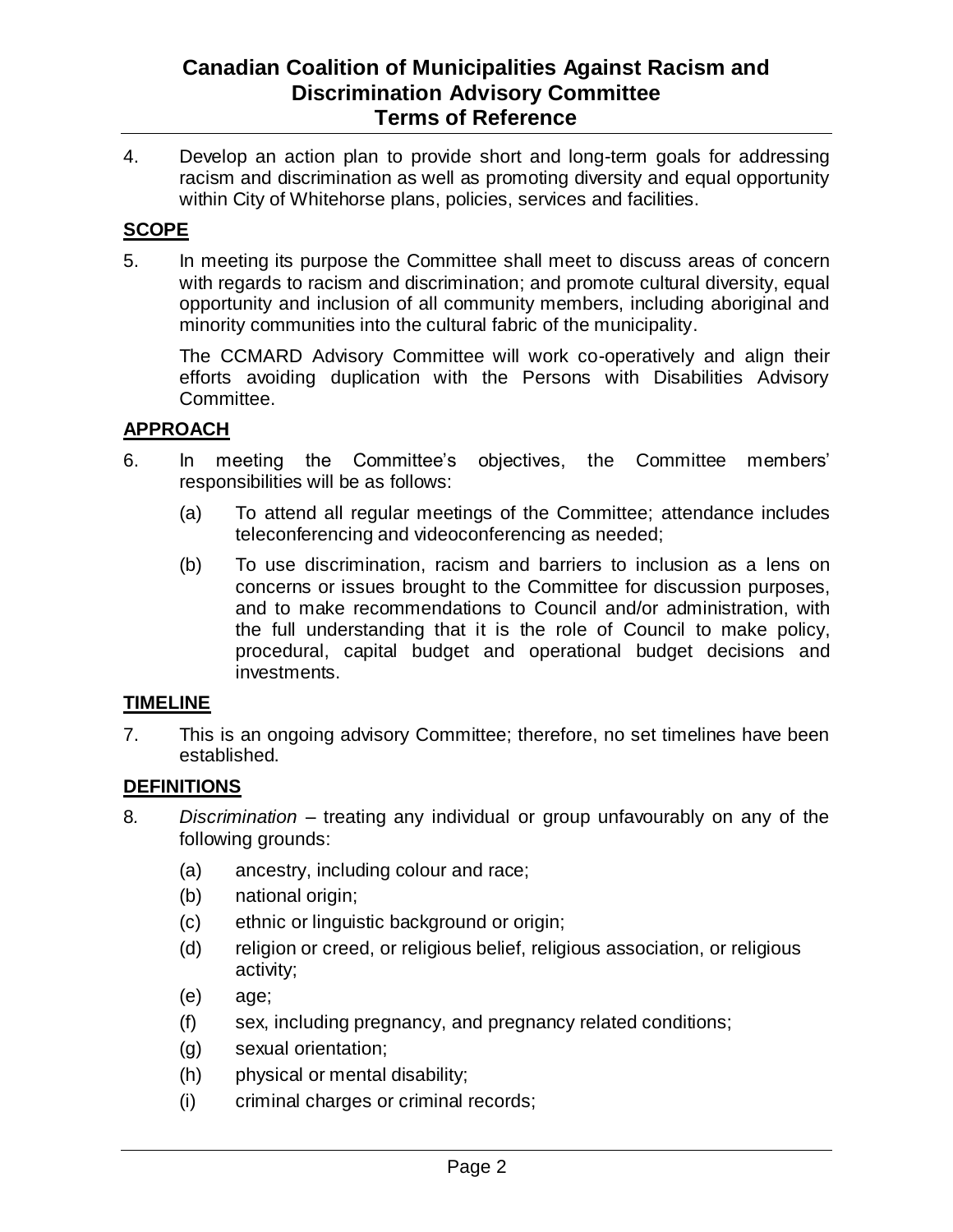- (j) political belief, political association, or political activity;
- (k) marital or family status;
- (l) source of income; and
- (m) actual or presumed association with other individuals or groups whose identity or membership is determined by any of the grounds listed in *Yukon Human Rights Act* paragraphs a) to l). S.Y. 1998, c.11, s.1 and 2; R.S., Supp., c.11, s.6.
- 9*. Diversity* A term to encompass all the various differences among people including race, religion, gender, sexual orientation, disability, socio-economic status, etc. – and commonly used in the United States and increasingly in Canada to describe workplace programs aimed at reducing discrimination promoting equality of opportunity and outcome for all groups. Concern has been expressed by anti-racism and race relations practitioners that *diversity* programs may water down efforts to combat racism in all its forms. The term also means the presence of a wide range of human qualities and attributes within a group, organization, or society. The dimensions of diversity include, but are not limited to, ancestry, culture, ethnicity, gender, gender identity, language, physical and intellectual ability, race, religion, sex, sexual orientation, socioeconomic status.
- 10*. Racism* A mix of prejudice and power leading to domination and exploitation of one group (the dominant or majority group) over another (the non-dominant, minority or racialized group). It asserts that the one group is supreme and superior while the other is inferior. Racism is any individual action, or institutional practice backed by institutional power, which subordinates people because of their color or ethnicity.
- 11. *Equity* A condition or state of fair, inclusive, and respectful treatment of all people. Equity does not mean treating people the same without regard for individual differences.
- 12. *Intolerance* Bigotry or narrow mindedness which results in refusal to respect or acknowledge persons of different racial backgrounds./
- 13. *Multiculturalism* Federal policy announced in 1971 and enshrined in law in the *Multiculturalism Act* of 1988 which acknowledges the unequal access to resources and opportunities of Canadians who are not of the dominant white group, and urges the recognition of their contributions, the preservation of their cultural heritage and the equal treatment of all Canadians. It can also refer to the existence within one society or nation of two or more nonhomogeneous but equally recognized ethnic, racial, cultural, linguistic or religious groups. Canadian (federal) and Yukon (territorial) policies on multiculturalism ensure this diversity and equal rights for and recognition of all groups.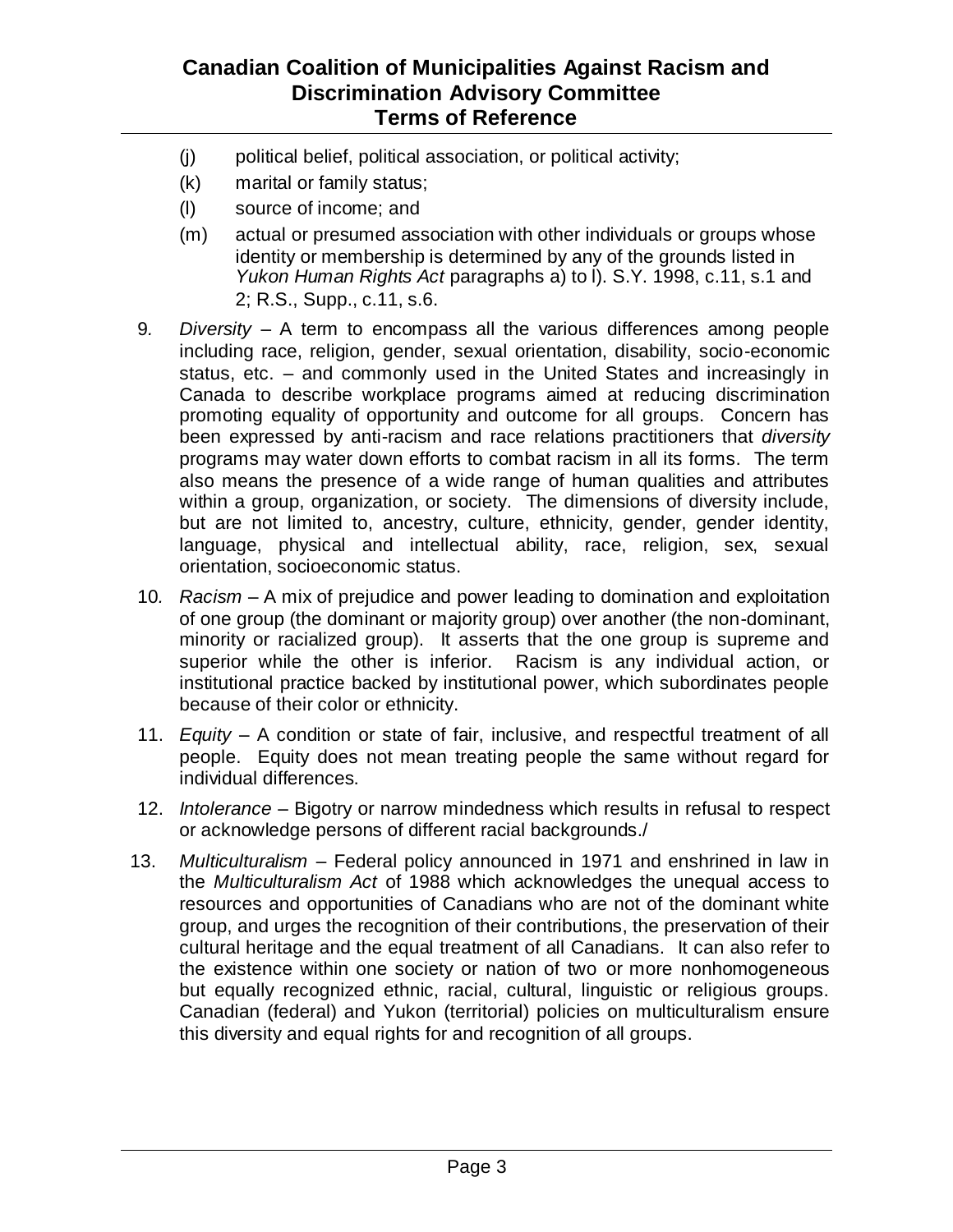- 14. *Prejudice* A state of mind; a set of attitudes held by one person or group about another, tending to cast the other in an inferior light, despite the absence of legitimate or sufficient evidence; means literally to "pre-judge"; considered irrational and very resistant to change, because concrete evidence that contradicts the prejudice is usually dismissed as exceptional. Frequently prejudices are not recognized as false or unsound assumptions or *stereotypes*, and, through repetition, become accepted as common sense notions. When backed with power, prejudice results in acts of discrimination and oppression against groups or individuals.
- 15. *Racial Discrimination* According to the *International Convention on the Elimination of All Forms of Racial Discrimination*, racial discrimination is any distinction, exclusion, restriction or preference based on race, color, descent, or national or ethnic origin, which nullifies or impairs the recognition, enjoyment or exercise of human rights and fundamental freedoms in the political, economic, social, cultural or any other field of public life.
- 16. *Racial Minority* A term which applies to all people who are not seen as White by the dominant group including Aboriginal, Black, Chinese, South Asian, South East Asian and other peoples. Sometimes used instead of *Visible Minority*. The term that many people now prefer is "*people of color"* as a more positive term that does not define groups by comparison to the dominant group.
- 17. *Racial Profiling* Any action undertaken for reasons of safety, security or public protection that relies on stereotypes about race, color, ethnicity, ancestry, religion, or place of origin rather than on reasonable suspicion, to single out an individual for greater scrutiny or differential treatment. Profiling can occur because of a combination of the above factors, and and/or gender can influence the experience of profiling.
- 18*. Racialization* The process through which groups come to be designated as different, and on that basis subjected to differential and unequal treatment. In the present context, racialized groups include those who may experience differential treatment on the basis of race, ethnicity, language, economics, religion, culture, politics, etc. That is, treated outside the norm and receiving unequal treatment based upon phenotypical features.
- 19. *Individual Racism* The prejudiced individual, direct, or one-to-one action(s) against other individuals because of their group membership and skin color to deprive them of some right (employment, housing).
- 20. *Institutional Racism or Systemic Discrimination* The institutionalization of discrimination through policies and practices which may appear neutral on the surface but which have an exclusionary impact on particular groups, such that various minority groups are discriminated against, intentionally or unintentionally. This occurs in institutions and organizations where the policies, practices and procedures (e.g. employment systems – job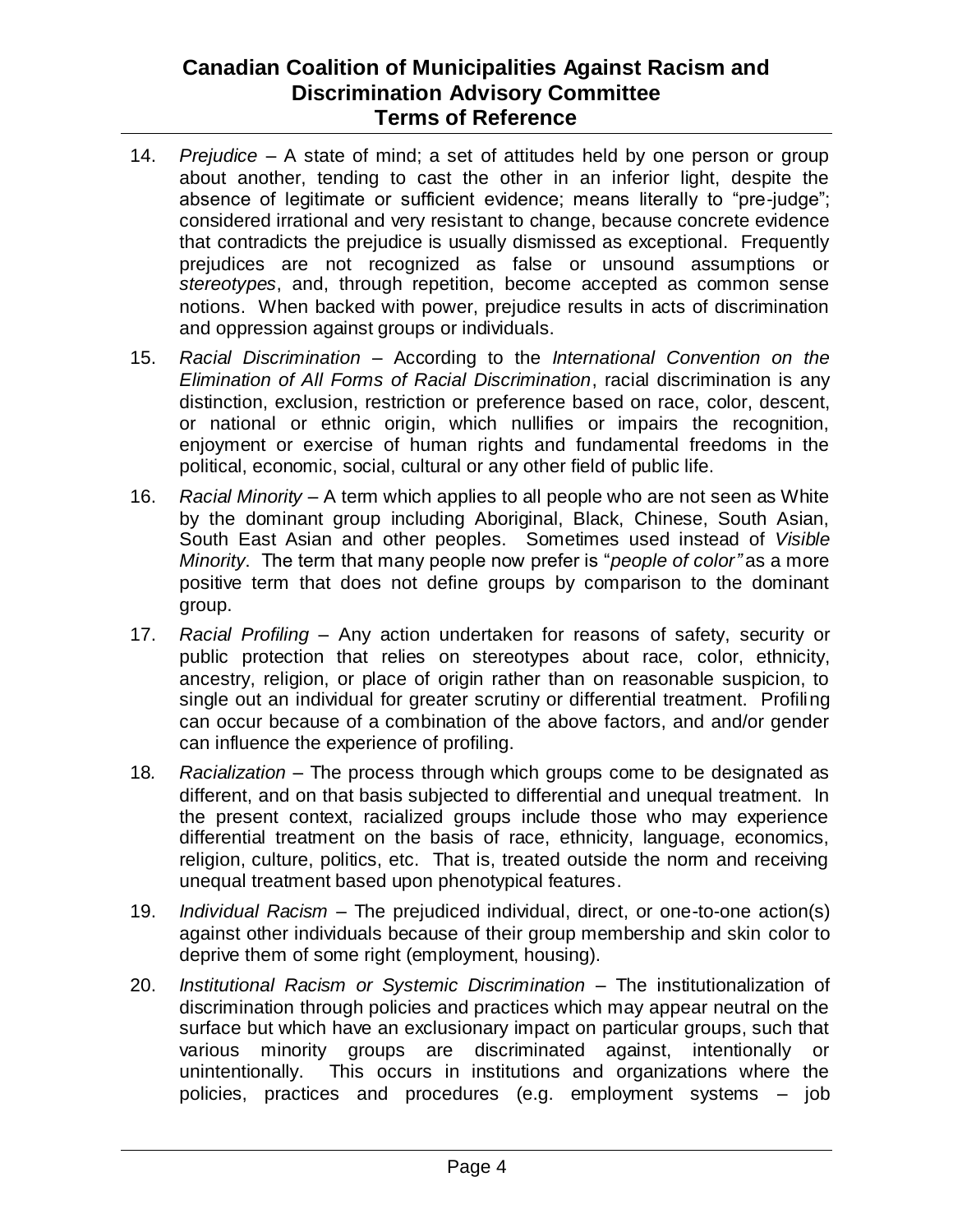requirements, hiring practices, promotion procedures, etc.) exclude and/or act as barriers to racialized groups. Systemic discrimination also is the result of some government laws and regulations.

- 21*. Stereotype* A fixed mental picture or image of a group of people, ascribing the same characteristic(s) to all members of the group, regardless of their individual differences. An overgeneralization – in which the information or experience on which the image is based – may be true for some of the individual group members, but not for all members. Stereotyping may be based upon misconceptions, incomplete information and/or false generalizations about race, age, ethnic, linguistic, geographical or natural groups, religions, social, marital or family status, physical, developmental or mental attributes, gender or sexual orientation.
- 22*. Tolerance* Usually meant as a liberal attitude toward those whose race, religion, nationality, etc. is different from one's own. Since it has the connotation of "put up with", today the term *acceptance* is preferred. That is, through anti-racism and equity work we aim to counter intolerance, but to achieve acceptance for all.
- 23*. Visible Minority* Term used to describe non-dominant groups who are not White. Although it is a legal term widely used in human rights legislation and various policies, currently the terms *racialized minority* or *people of color* are preferred by people labeled by others to be "visible minorities".

### **COMPOSITION**

24. Committee Selection Process: Advertising will be conducted by the City of Whitehorse to ask for expressions of interest. This will be done by way of application/nomination form(s) from organizations, the business community and/or public/individuals for persons wishing to sit on the Committee.

The application/nomination form will require self-identification of the person's familiarity of discrimination or racism issues and/or how their involvement will add perspective and be consistent with the vision, purpose, and scope. It is the intent to be as inclusive as possible.

- 25. The applications will be collated by administration for selection by the Committee. A proposed selection would then be put forward to Council for ratification by the way of resolution.
- 26. There will be membership goals, but not a quota system. Membership in the Committee should:
	- Represent a balance of perspectives from the community at large
	- Include representation from First Nations
	- Include gender balance
	- Include representation from youth and older adults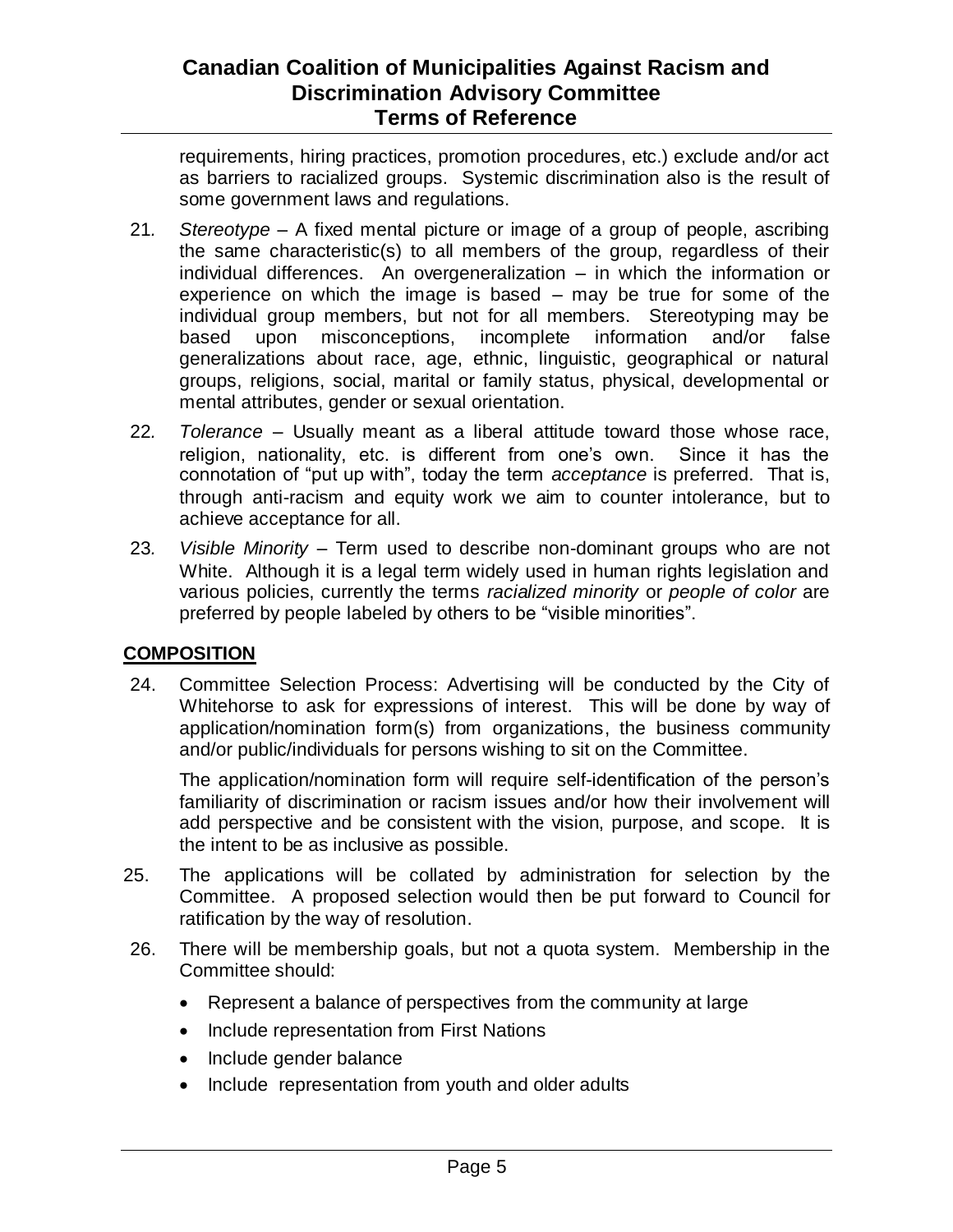- Include representation from the business community
- Include culture and language representation
- Include individuals from organizations challenging discrimination and racism
- 27. The selection panel for the Committee will be the same as the Terms of Reference committee members. Those involved in developing the Terms of Reference who wish to apply as a member of Committee will remove themselves from the selection panel.
- 28. Council will review the recommended selections and hear the Committee's rationale at a City of Whitehorse Standing Committee meeting. Council will ultimately approve or not approve the selections or an amended selection list by way of Council resolution.
- 29. The Committee shall consist of ten members who shall be appointed by resolution of Council for a term of not more than 3 years and shall incorporate the following principles:
	- (a) Initial appointments may be made for 1, 2 or 3 year terms at Council's discretion in order to maintain continuity;
	- (b) Committee members may be re-appointed for additional 1, 2 or 3 year terms at Council's discretion;
	- (c) One member will be a member of City Council (ex-officio) who will be non-voting for the purposes of the Committee but will act in a 'City' advisory/information/ resource capacity to the Committee;
	- (d) All members of the Committee shall be from the community at large;
	- (e) The members of the Committee shall hold office until their term expires or they provide notice of resignation. Their successors are to be appointed within three months;
	- (f) Members may appoint an alternate to represent that Member and act on their behalf during absences as long as the alternate is authorized in advance by the Committee Chair. Such authorization shall not be unreasonably denied.

Notwithstanding the foregoing, Committee members are invited to bring a support person to meetings, however, the support person cannot assume Committee member privileges;

(g) Where a member of the Committee fails to attend (including teleconference and videoconference) three consecutive meetings of the Committee, the member's seat shall become vacant unless the member has been excused by resolution of the Committee.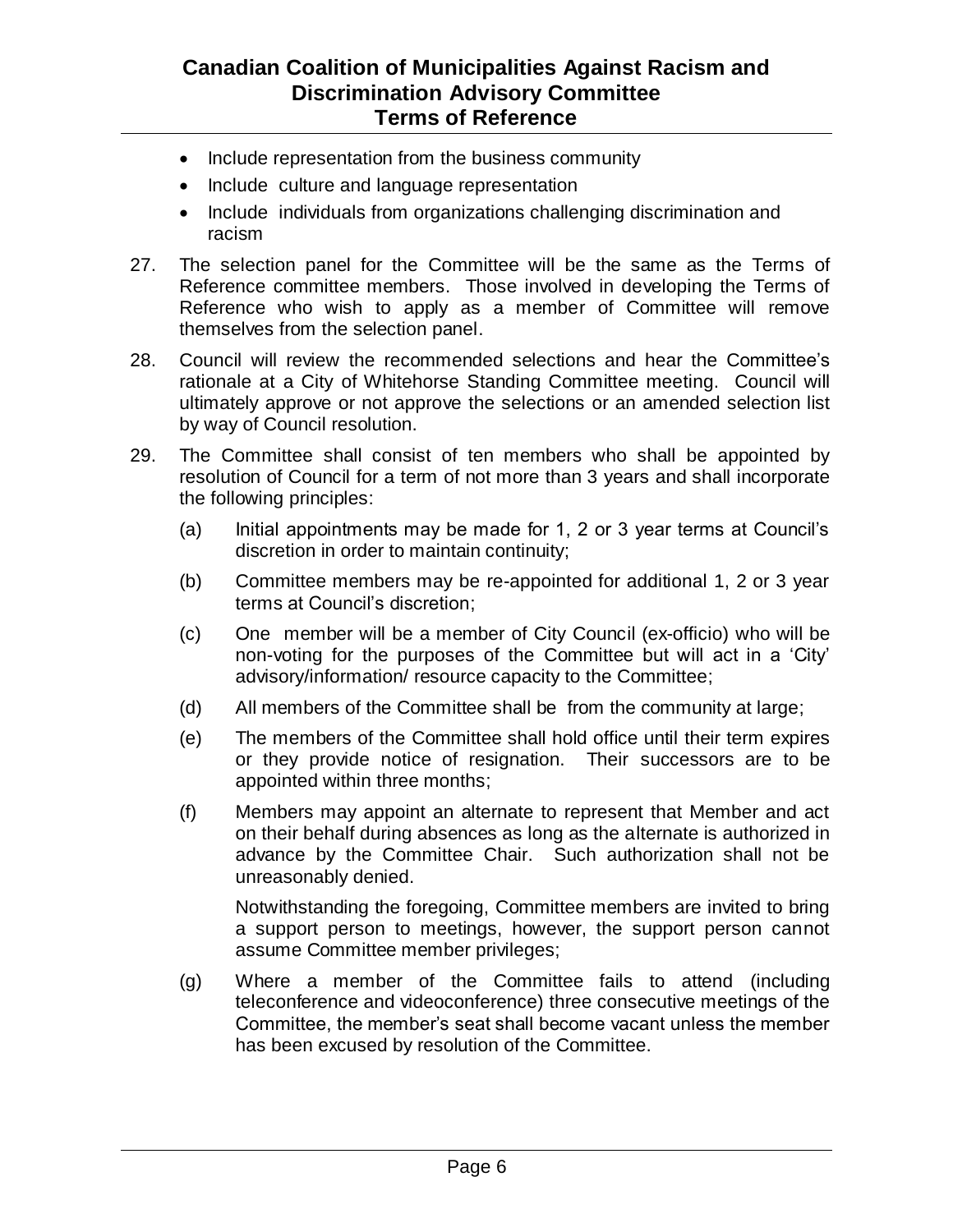If any member misses three (3) consecutive meetings without approval of the Committee, the member shall be struck from the Committee membership and the seat replaced by appointment of Council;

- (h) In the event that any member ceases to be a member of the Committee before the expiration of their term, Council, in consultation with the remaining members of the Committee, may appoint another person to be a member for the un-expired portion of the term. The Council will consider the balance of membership as outlined in "Composition – 26."
- (i) In the event that a member of the Committee is unable or unwilling to continue to serve on the Committee, for whatever reason, Council may appoint a replacement by resolution;
- (j) Council may remove any member of the Committee for any good and sufficient cause, including serious misconduct, habitual neglect of duty, incompetence, conduct incompatible with this Terms of Reference, act in prejudice toward the City of Whitehorse, or wilful disobedience of the Committee's resolutions.

## **SUB-COMMITTEES**

- 30. The Committee may establish sub-committees as required.
- 31. The Chair will be an ex-officio member of all sub-committees.
- 32. The Committee may appoint persons from outside the Committee to a subcommittee.
- 33. Sub-committees shall:
	- Be chaired by a Committee member, and
	- Report back to the Committee for consideration of findings.

### **MEETINGS**

- 34. The Committee shall select a Chairperson and Vice-Chairperson from amongst its voting members. No member of Council shall be eligible for selection as Chairperson or Vice-Chairperson.
- 35. Regular meetings of the Committee shall be held monthly, with the date and place to be determined by the Chairperson in consultation with the Committee. Funding for Committee meetings, if required, will be provided by the City of Whitehorse.
- 36. All meetings shall be open meetings; particularly meetings held expressly for the purpose of gathering public input.
- 37. Notwithstanding sections 35 and 36, special meetings which are open and in addition to the regular meetings may be called by the Chairperson.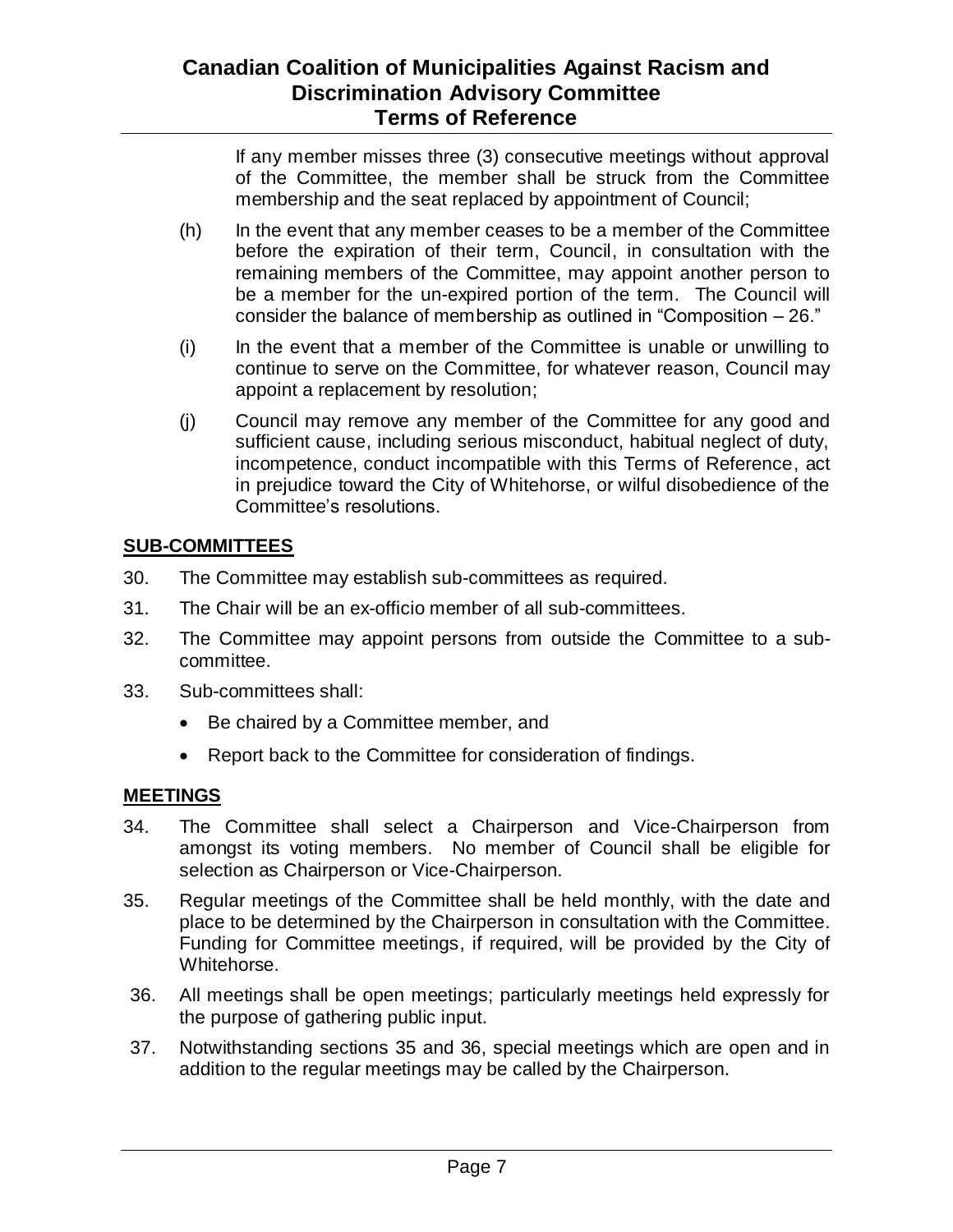- 38. Notwithstanding sections 35, 36 and 37, special 'In Camera' meetings of the Committee may be called by the Chairperson.
- 39. A quorum of the Committee shall consist of four voting members.
- 40. The Chairperson may cancel any scheduled meeting of the Committee if it is felt that a quorum will not be achieved or if there are no items for the agenda.
- 41. If a quorum is not present within 20 minutes after the time appointed start time of a meeting, the meeting will be terminated and re-scheduled for another date and time that falls within two weeks of the terminated meeting.
- 42. In all other respects, the rules of procedure for the Committee shall be governed by the City's Council Procedures Bylaw insofar as it may be applicable.
- 43. Anyone is eligible to be present at Committee meetings conducted in public unless City Administration at any meeting expels a person for disrespectful behaviour.
- 44. Committee meetings must be conducted in public unless the matter to be discussed is still under consideration by City Council and public discussion would prejudice the City's ability to carry out its activities or negotiations. In that event, the Committee may choose to conduct the meeting "In camera". All those in attendance who are not members of the Committee will be required to leave the meeting while the matter is under discussion.
- 45. All decisions of the Committee shall be in the form of resolutions duly passed by a majority of its Members present. The Committee shall strive to reach consensus on issues, and shall forward recommendations in the form of Committee resolutions to the Council.
- 46. The Committee may request the attendance of City administration and administration may request to be placed on the Committee agenda in order to establish reciprocal communication between the two entities.

### **REMUNERATION**

47. The members of the Committee, including the Chairperson, shall serve in a volunteer capacity only, with no remuneration. The City will provide teleconferencing. Videoconferencing may be provided if required.

### **REPORTING RELATIONSHIP**

48. A representative from City administration will act as a liaison between the Committee and City Council and will attend all meetings. The representative will be the Director, Community and Recreation Services and/or his or her delegate.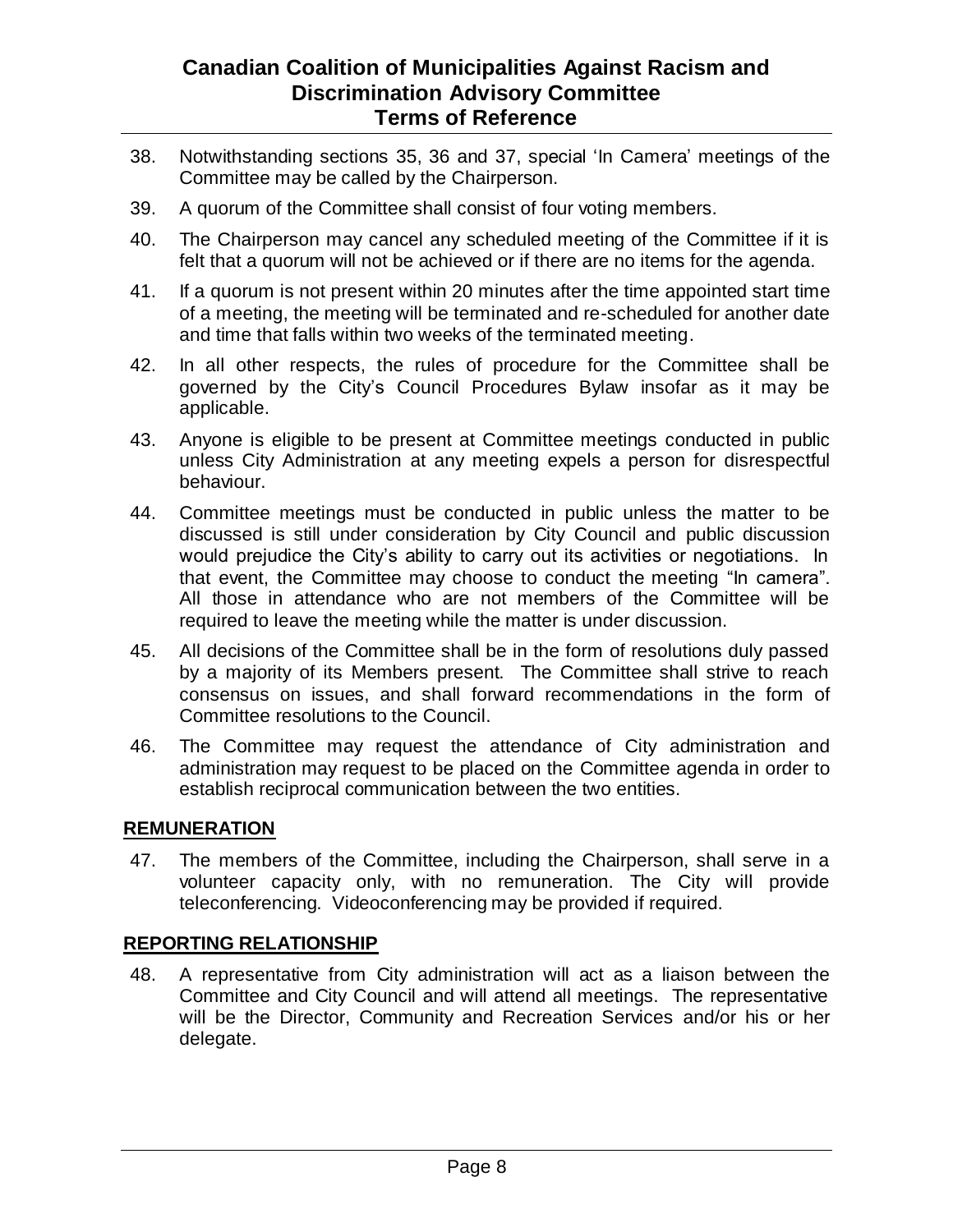#### **CITY PROJECT PLANNING OBLIGATION**

49. The City shall make every effort to ensure all relevant plans, projects, policies, and services undertaken by the City be referred to the Committee during the City's planning stage and not subsequent to plans being developed.

#### **COMMITTEE DUTIES**

- 50. The Committee shall give due consideration to all issues brought to it by City Council, Committee members, City administration, and/or the public at large. Recommendations shall be submitted back or through to Council, City administration, or the public at large through the representative on the Committee as resolutions of the Committee. Recommendations / resolutions will consist of measures to be used in the City's bylaws, policies, programs, practices and services to counter all forms of discrimination and to achieve greater social inclusion.
- 51. The Committee shall be available to consult frequently, outside of regular Committee meetings, with City Council, Committee members, City administration, and/or the public at large to identify discrimination or racism issues in the community.
- 52. Subject to the provisions of this Terms of Reference and all other City, Territorial or Federal laws, the Committee can study and report to Council on matters within the City's jurisdiction which affect or may affect persons or groups being challenged by racism and discrimination, and in particular:
	- (a) Advise Council on the issues related to human rights;
	- (b) Consult with City departments to promote City services and facilities which meet the needs of all residents equally;
	- (c) Provide information upon request to community members and organizations regarding services and facilities for all persons equally;
	- (d) With respect to section 45 herein, review, monitor and make recommendations respecting inclusion of existing and proposed City policies, plans, services and facilities;
	- (e) Receive referrals from Council and its standing committees for review and recommendation;
	- (f) Nominate persons for appointment to other agencies, boards and committees as directed by Council.
- 53. The Committee's general project areas may include, but are not limited to, research and making recommendations on actions that inform and guide their work pertaining to the UNESCO 10 commitments:
	- Increase vigilance against systemic and individual racism and discrimination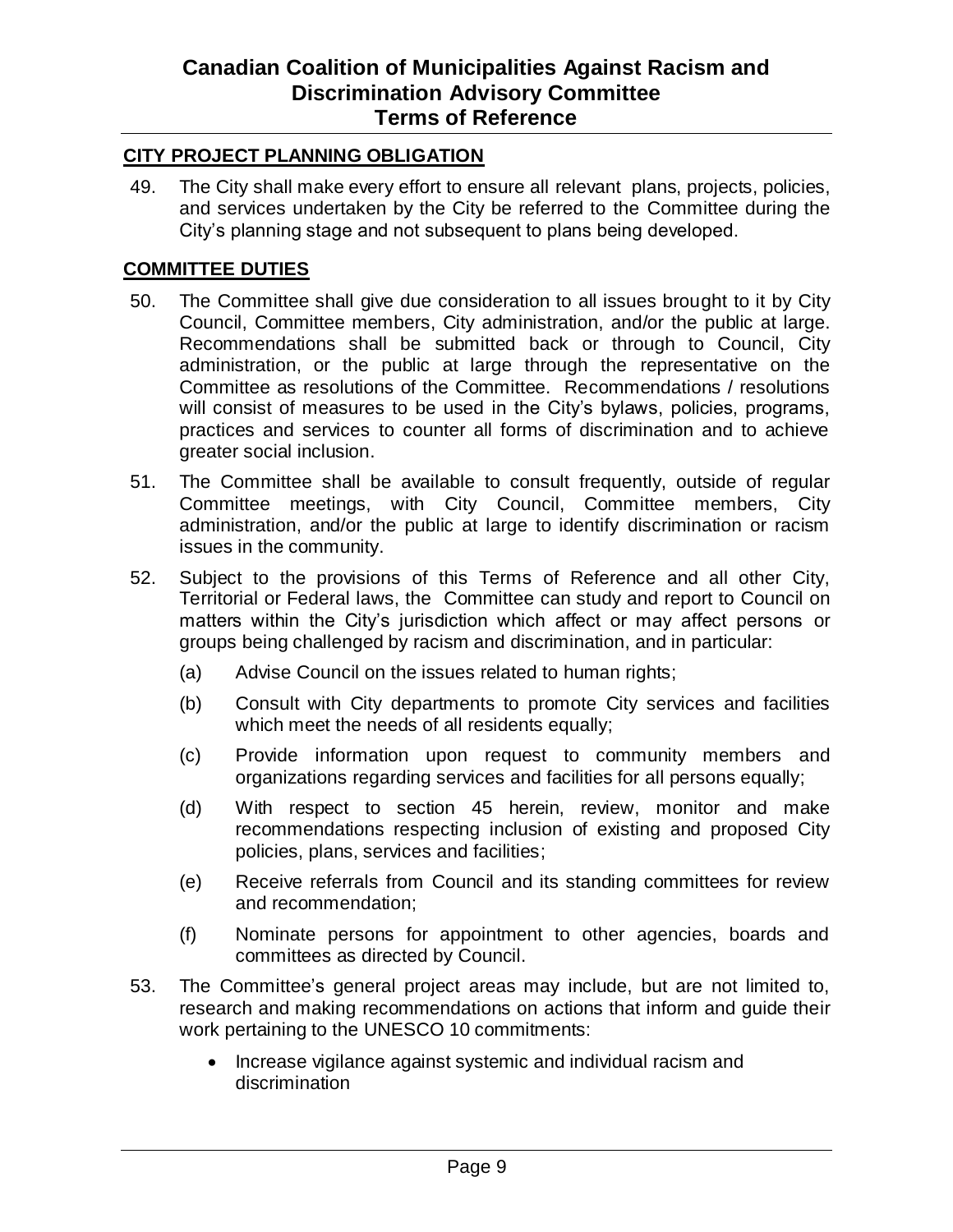- Monitor racism and discrimination in the community more broadly as well as municipal actions taken to address racism and discrimination
- Inform and support individuals who experience racism and discrimination
- Support policing services in their efforts to be exemplary institutions in combating racism and discrimination
- Provide equal opportunities as a municipal employer, service provider and contractor
- Support measures to promote equity in the labour market
- Support measures to challenge racism and discrimination and promote diversity and equal opportunity in housing
- Involve citizens by giving a voice in anti-racism initiatives and decisionmaking
- Support measures to challenge racism and discrimination and promote diversity and equal opportunity in the education sector and in other forms of learning
- Promote respect, understanding and appreciation of cultural diversity and the inclusion of Aboriginal and racialized communities into the cultural fabric of the municipality.
- 54. The Committee will research and promote best practices that combat discrimination and racism with the intent that all persons be recognized as equals rather than as distinct and separate groups
- 55. Prepare and present an action plan (based on #53 commitments) to Council that will flow into the City's annual budget planning process. The action plan will focus on the identification, removal and prevention of barriers to any persons within the community, give an update on progress the City has made in the preceding year in removing barriers, and provide advice on the City's ongoing policies, plans, operations and capital plans. The Chair or his or her delegate will present the action plan to City Council at a Council And Senior Management Meeting (CASM) and then to a Standing Committee meeting of Council under the Community Services Committee.
- 56. Copies of Committee minutes shall be forwarded to Council and administration.

### **ADVOCACY**

57. If the Committee identifies an issue under the jurisdiction of another order of government that affects any person negatively in the community, the Committee may advise Council on the issue.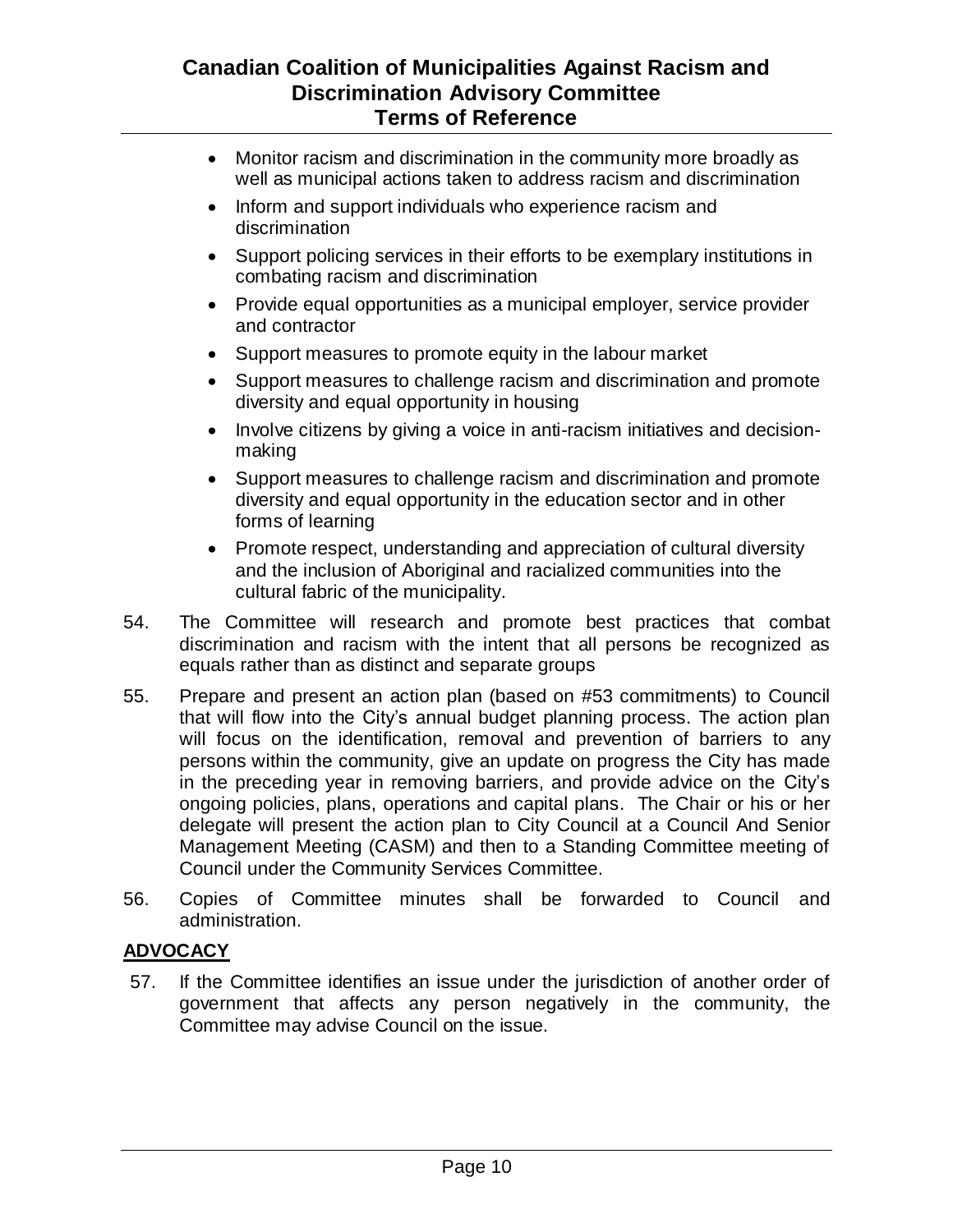- 58. If the Committee wishes to advocate on an identified issue, the Committee will:
	- Research the issue and make recommendations to Council
	- Request a decision on Council's position on the issue.
	- Include it in the Committee's annual report.

#### **FINANCE, ADMINISTRATION AND TECHNICAL SUPPORT**

- 59. The City Clerk or his or her delegate shall act as Administrative Coordinator and Recording Secretary for the Committee. Members of the City management team or their designate may attend meetings as requested by the Committee.
- 60. For the purposes of fulfilling the administrative functions, the Administrative Coordinator shall perform the following duties:
	- (a) Provide general assistance to the Committee;
	- (b) Arrange for a meeting room to hold business meetings;
	- (c) Contact Committee members to establish meeting dates. Confirm meeting dates with members and any interested person upon request;
	- (d) Arrange teleconferencing and videoconferencing as needed
- 61. The Administrative Coordinator and Recording Secretary shall, in cooperation with the Chairperson, prepare all meeting agendas and distribute them to Committee members at least five (5) days in advance of the meeting or as soon thereafter as is possible.
- 62. The Administrative Coordinator and Recording Secretary shall prepare minutes of all meetings of the Committee, including its recommendations to the City Council, City administration, or the public at large.
- 63. The minutes will be approved by the Committee by resolution before posting and / or dissemination.
- 64. The minutes of the Committee will be posted on the City of Whitehorse web site as soon thereafter any given meeting as possible.
- 65. The Administrative Coordinator and Recording Secretary shall forward all original signed minutes and recommendations of the Committee to the City Clerk for retention.

### **APPOINTMENT OF EMPLOYEES FOR ASSISTANCE**

66. The Committee may request Council to appoint such officers or employees as it may deem necessary in order to assist in the performance of their duties.